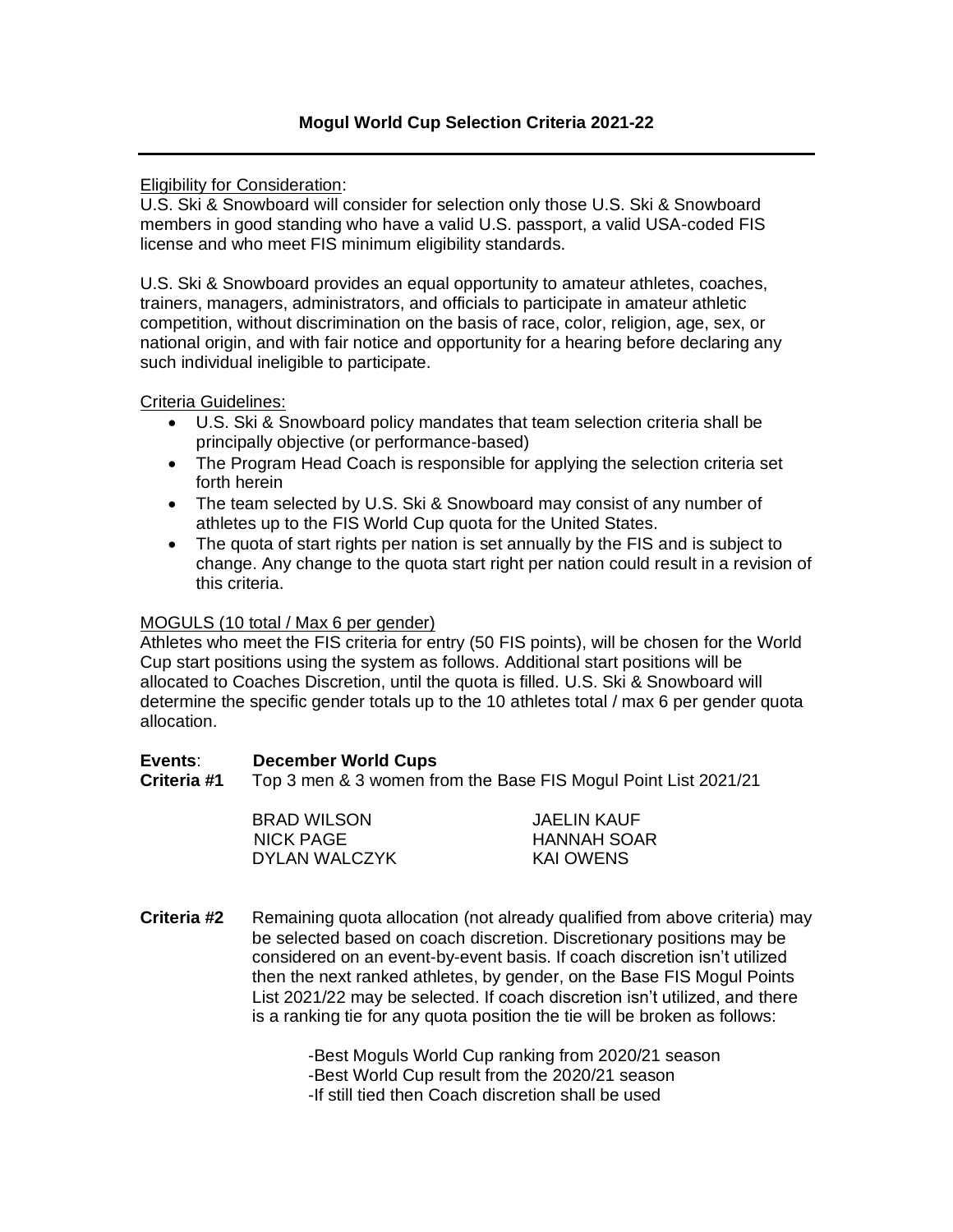### **NorAm Champion Personal Spots** – Madison Hogg

#### **Events: January World Cups**

Criteria #1 Top 3 men & 3 women from the 7<sup>th</sup> FIS Mogul Points List.

**Criteria #2** Remaining quota allocation (not already qualified from above criteria) may be selected based on coach discretion. Discretionary positions may be considered on an event-by-event basis. If coach discretion isn't utilized then the next ranked athletes, by gender, on the 7th FIS Mogul Points List may be selected. If coach discretion isn't utilized, and there is a ranking tie for any quota position the tie will be broken as follows:

-Best Moguls World Cup ranking from the current 2021/22 season -Best World Cup result from the 2021/22 season -If still tied then Coach discretion shall be used

#### **NorAm Champion Personal Spots** – Madison Hogg

- **Events: February / March World Cups**
- **Criteria #1** Top 3 men & 3 women from the 10<sup>th</sup> FIS Mogul Points List.
- **Criteria #2** Remaining quota allocation (not already qualified from above criteria) may be selected based on coach discretion. Discretionary positions may be considered on an event-by-event basis. If coach discretion isn't utilized then the next ranked athletes, by gender, on the 7th FIS Mogul Points List may be selected. If coach discretion isn't utilized, and there is a ranking tie for any quota position the tie will be broken as follows:
- -Best Moguls World Cup ranking from the current 2021/22 season
- -Best World Cup result from the 2021/22 season

-If still tied then Coach discretion shall be used

#### **NorAm Champion Personal Spots** – Madison Hogg

#### **Deer Valley Host Nation Quota 3 per gender**

Host Nation Criteria, 3 per gender, will be selected as follows:

**Criteria #1** Athletes who meet the FIS criteria for entry (50 FIS points), will be chosen for the Deer Valley World Cup start positions using the system as follows:

> The top 2 men & 2 women, not already qualified from above criteria, from the athletes two results (via place points) from the following events:

March 2021 U.S. National Championships Moguls March 2021 U.S. National Championships Dual Moguls December 2021 U.S. Selection Moguls #1 December 2021 U.S. Selection Moguls #2 December 2021 U.S. Selection Dual Moguls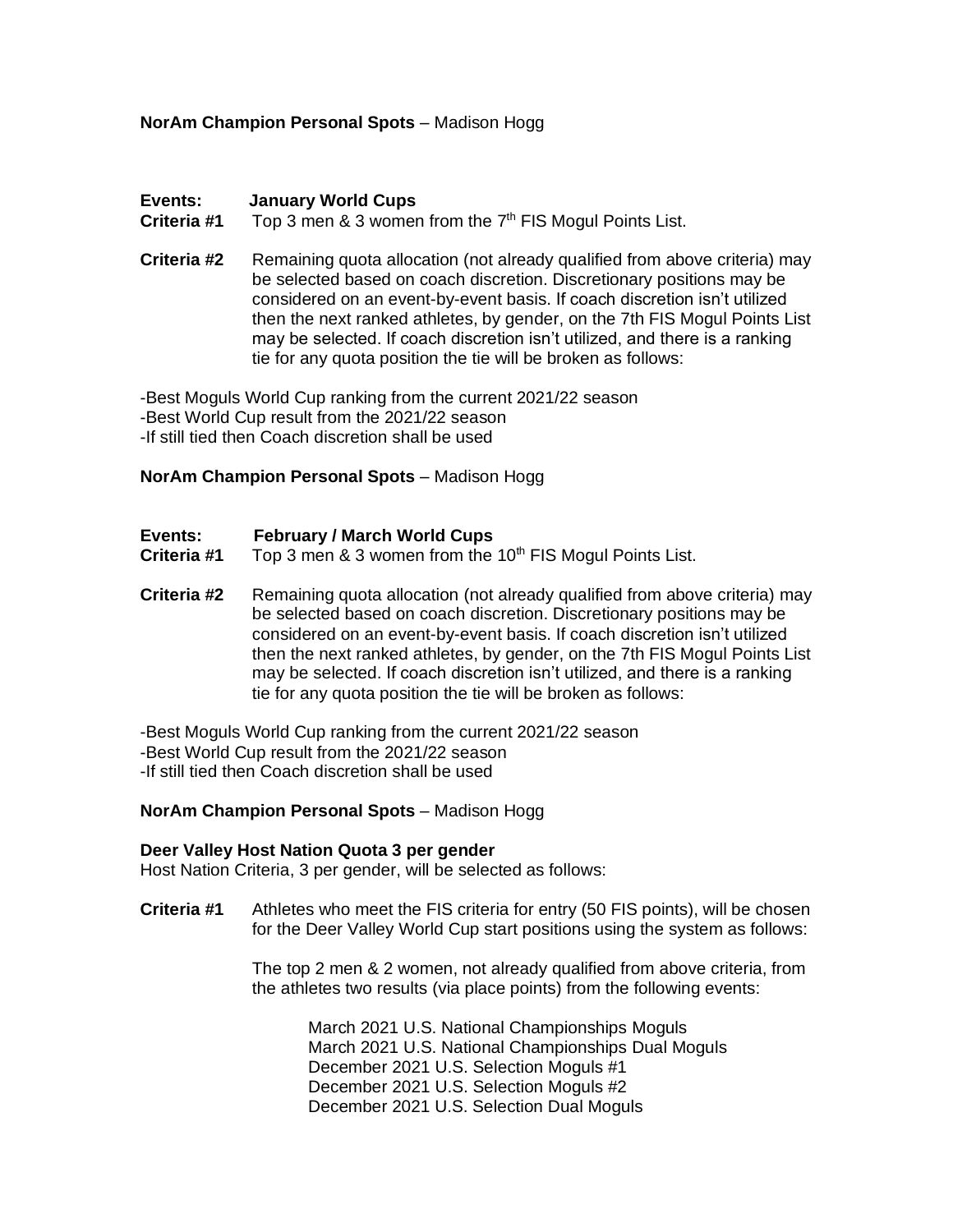\*\*Qualifying results can include:

- A max of one U.S. National Championships result
- A max of one dual moguls result

Up to date ranking for host nation spots based on the FIS 100-point scale is located at usskiandsnowboard.org > Search > Criteria > Freestyle > World Cup

• If a tie remains after the conclusion of the events, then the following tie-breaking mechanisms will be used in order of priority to select those athletes:

-Single highest FIS place point result during the events -Second highest FIS place point result during the events -Highest FIS place point result from the U.S. Selections Moguls #2

\*\*If U.S. Selections is cancelled in 2021 the following criteria will be used: -The top 2 men & 2 women, not already qualified from above criteria, from the 7<sup>th</sup> FIS points list.

**Criteria #2** Remaining Host Nation quota allocation may be selected based on coach discretion. If coach discretion isn't utilized, then the next ranked athletes on the ranking list referenced above in Host Nation Criteria #1 will be selected.

## DISCRETIONARY SELECTIONS

Athletes who have not met the Objective Criteria may be selected to the team based on a variety of factors, including competitions outside of the selection period, and/or they satisfy any of the following:

- Outstanding competition results from the 2019/2020 and 2020/2021 seasons, indicating a potential for success.
- Recent positive direction or trend of competition results indicating a potential for success.
- Indication of medal potential in future elite level competition (such as international age group results and age rankings) that would be materially enhanced by selection to the team.

All discretionary selections will be reviewed by a discretionary selection review group comprised of the U.S. Ski & Snowboard Sport Director, President & CEO, and the athlete representative from that sport who is a member of the U.S. Ski & Snowboard Board. If the U.S. Ski & Snowboard Board Athlete Representative is also a currently competing athlete then another athlete, who is not actively competing, will be selected by the Athletes' Council to be the representative in this group.

## U.S. SKI & SNOWBOARD APPEAL AND GRIEVANCE PROCEDURES

Any member who believes that he/she has wrongfully been denied membership on any team whose members are selected through participation in "protected competition," as that term is defined in the USOC Bylaws, shall be entitled to appeal such decision.